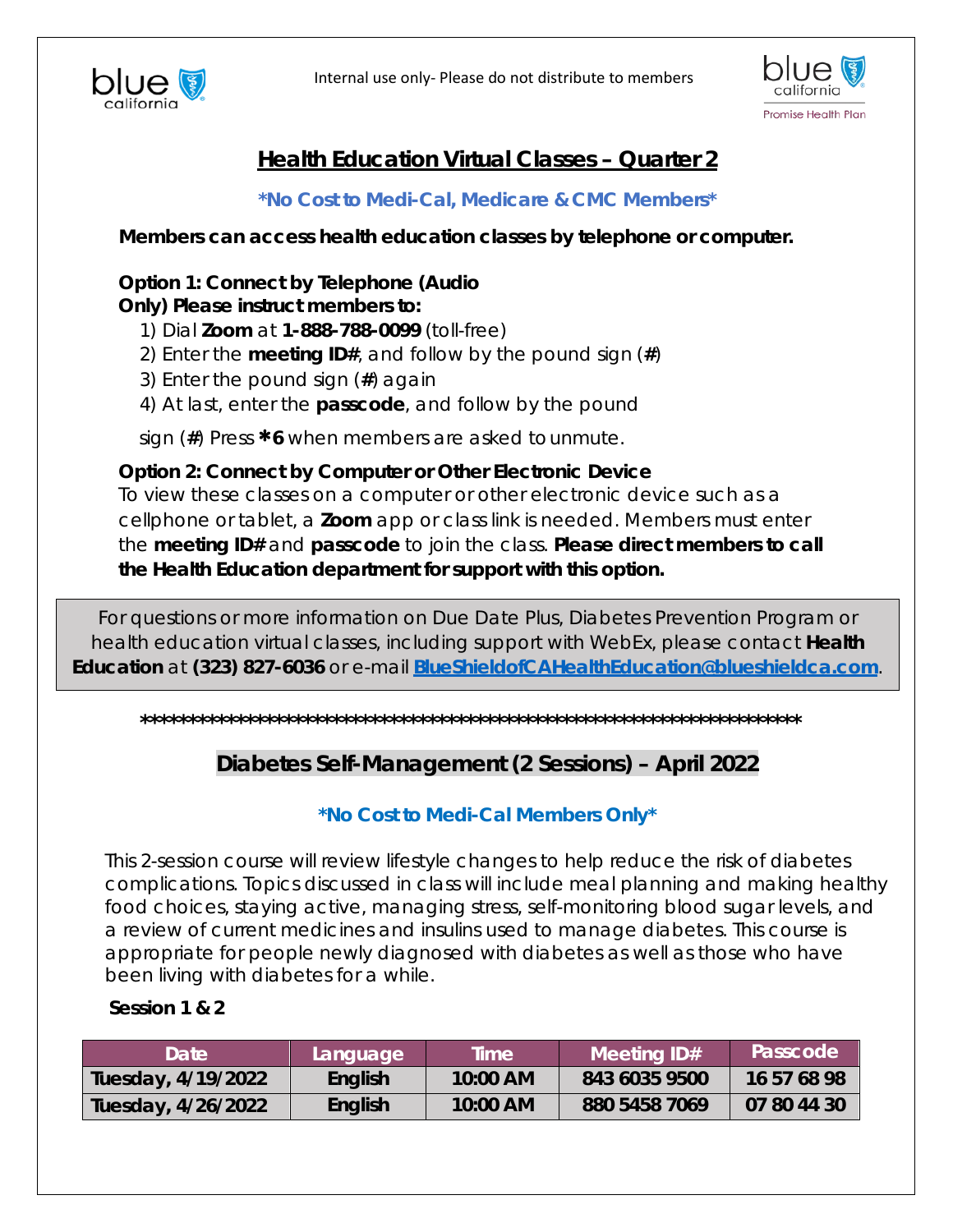#### **Session 1 & 2**

| Date                | Language | Time     | Meeting ID#   | Passcode    |
|---------------------|----------|----------|---------------|-------------|
| Thursday, 4/21/2022 | Spanish  | 10:00 AM | 894 4183 8492 | 25 20 01 30 |
| Thursday, 4/28/2022 | Spanish  | 10:00 AM | 871 8211 3480 | 57 66 30 65 |

## **Nutrition – May 2022**

Healthy eating does not have to be expensive. Join us for this presentation that will discuss ways to make budget friendly healthy meals at home. Discussion topics include meal planning, ways to save at the grocery store, budget friendly foods, sample meals prepared with 5 ingredients or less.

| <b>Date</b>              | Language        | <b>Time</b> | Meeting ID#   | Passcode    |
|--------------------------|-----------------|-------------|---------------|-------------|
| Tuesday<br>May 17, 2022  | <b>English</b>  | 2:00 PM     | 839 6400 5717 | 03 69 53 71 |
|                          | Cantones        | 10:00 AM    | 854 8857 4358 | 47 00 13 02 |
| Thursday<br>May 19, 2022 | Spanish         | 2:00 PM     | 840 2722 1814 | 59 62 82 85 |
|                          | <b>Mandarin</b> | 10:00 AM    | 831 7677 6899 | 78 15 67 04 |

# **Exercise is Medicine – June 2022**

Regular exercise helps prevent and treat chronic conditions, boosts mood and immune response, and improve sleep quality. Join us as we discuss why "Exercise is Medicine" and share tips on how to reduce the barriers to exercise to help improve physical health, mental health, and wellbeing.

| Date                      | Language        | Time     | Meeting ID#   | Passcode    |
|---------------------------|-----------------|----------|---------------|-------------|
| Tuesday<br>June 21, 2022  | English         | 2:00 PM  | 873 8612 5312 | 40 35 20 30 |
|                           | Cantones        | 10:00 AM | 834 5531 4112 | 05 00 69 81 |
| Thursday<br>June 23, 2022 | Spanish         | 2:00 PM  | 826 3541 0899 | 68 62 42 19 |
|                           | <b>Mandarin</b> | 10:00 AM | 817 3622 0243 | 90 63 91 78 |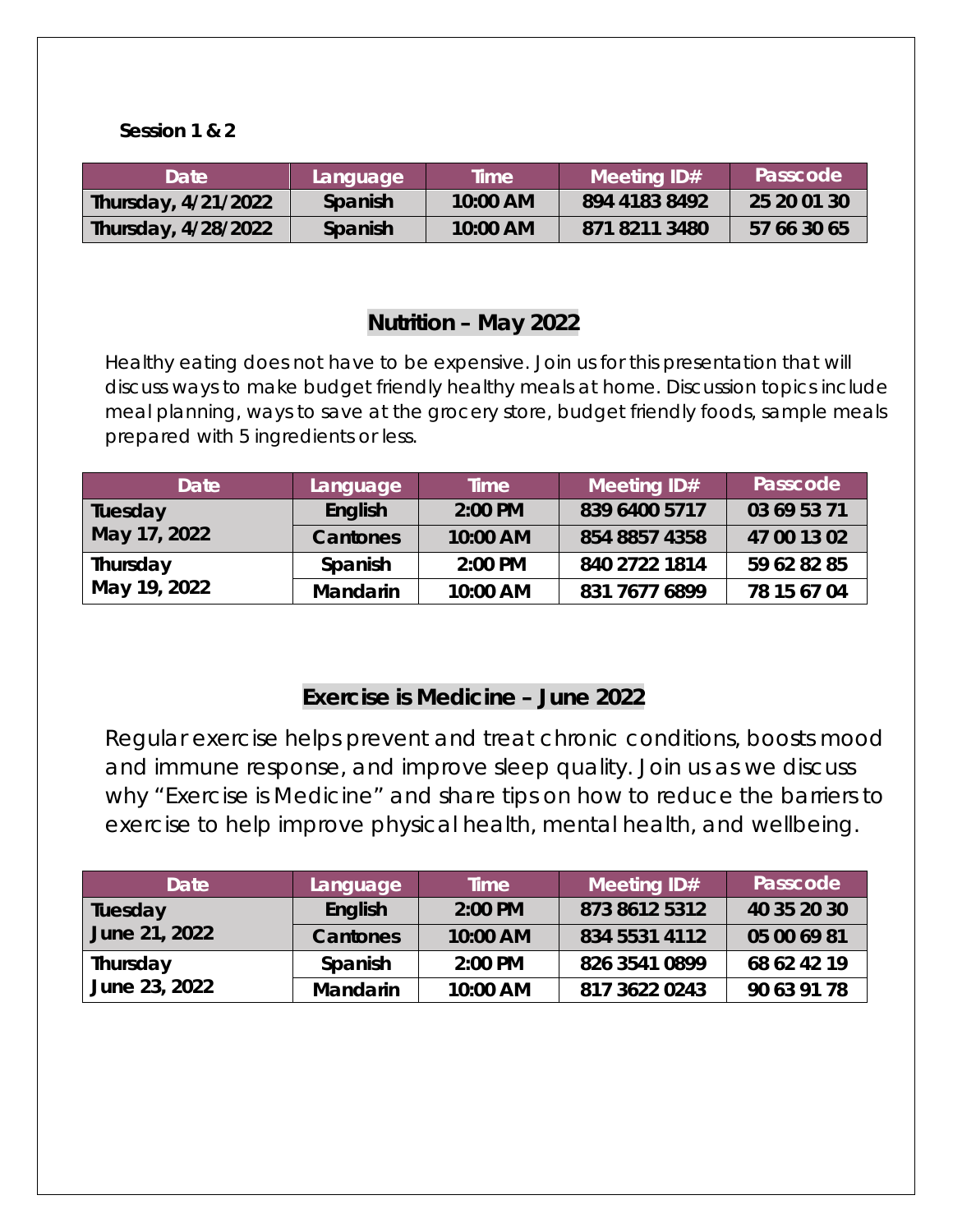



# **Member Resources for Lifestyle Medicine**

Quarter 2 of 2022 (April – June)

## **SilverSneakers Programs -** *No cost and exclusive to Medicare & CMC members*

- *1.* **Find Your Fit** *(English Only)*
	- A video series designed for members to engage in exercise at home
	- Members can choose from beginner, balance, emotional health, or pain management
	- Member will receive a new video each week for four weeks
	- To get a member started, please direct them here: **BSC Member:** [SilverSneakers.com/BSC](https://go.silversneakers.com/find-your-fit-2020-national?utm_campaign=FYF%202020%20National%20Campaign&utm_source=print&utm_medium=FYF%20Client&utm_content=FYF%20BSC) **Promise Member:** SilverSneakers.com[/Promise](https://go.silversneakers.com/find-your-fit-2020-national?utm_campaign=FYF%202020%20National%20Campaign&utm_source=print&utm_medium=FYF%20Client&utm_content=FYF%20Promise)

#### *2.* **SilverSneakers On-Demand** *(English Only)*

- View classes, health tips, and workout videos through the video library
- To get a member started, please direct them here: [silversneakers.com/learn/ondemand/](https://www.silversneakers.com/learn/ondemand/)
- *3.* **SilverSneakers Live Virtual Classes and Workshops** *(English Only)*
	- Take virtual classes and workshops all from the comfort of your home
	- Classes and workshops include strength and balance, yoga, and cardio dance
	- To get a member started, please direct them here: <https://tools.silversneakers.com/Learn/Live>
- *4.* **SilverSneakers Go app** *(English Only) (Free to Any Member)*
	- Video-based exercise programs that can be tailored to the member level
	- Direct member to download the app from **Apple App Store** or **Android Google Play**

**Wellvolution -** *No cost, currently only available to Medicare members (Bilingual Health Coaches Vary by Program)*